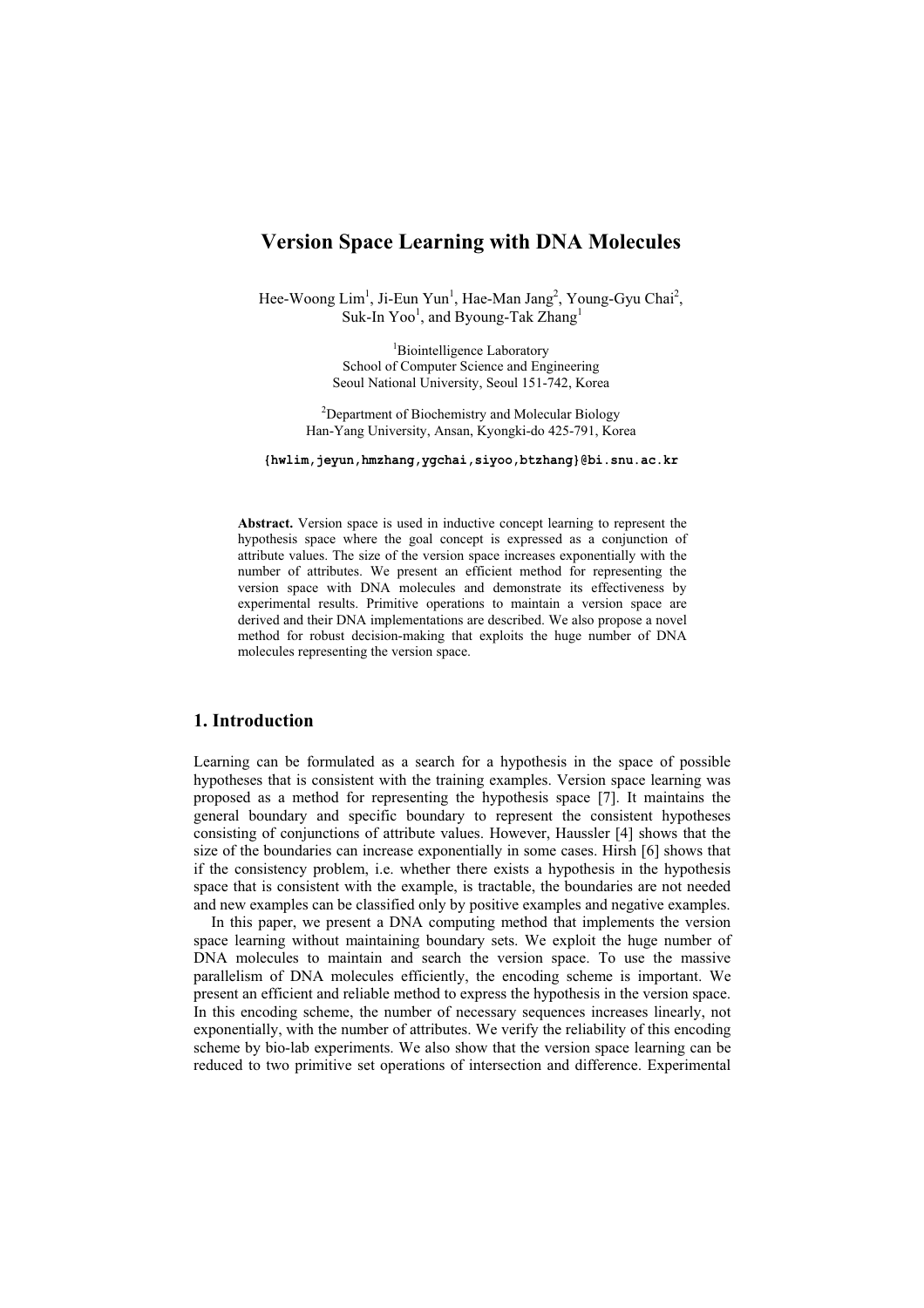methods are described for these primitive operations as well as for predicting the classification of new examples.

Our work is related with Sakakibara [9] and Hagiya [3] in the sense that they try to learn a concept of predefined form from training examples and adopt the general framework of generate-all-solution and search, like in Adleman [1]. Sakakibara suggested a method to express k-term DNF with DNA molecules, to evaluate it, and to learn a consistent k-term DNF with the given examples. Hagiya *et al*. developed the methods to evaluate  $\mu$ -formula and to learn consistent  $\mu$ -formula with whiplash PCR.

This paper is organized as follows. In Section 2, it is shown that the process of maintaining a version can be formulated as a set operation and that the version space learning can be performed by two primitive set operations. Section 3 describes the method for version space learning with DNA molecules. In Section 4, the experimental results of generating initial version spaces are presented. Finally, the conclusion and future work are given in Section 5.

# **2. Version Space Learning as a Set Operation**

An excellent description of version space learning can be found in [7]. Here we describe the basic terminology for our purposes. Attributes are features that are used to describe an object or concept. A hypothesis *h* is a set of restrictions on the attributes. Instance *x* is a set of attribute values that describe it and all attributes have its values. In this paper, we assume that an attribute takes binary values.

For the purpose if illustrating, let us consider a concept: "An office that has recycling bin" in [2]. If all offices can be described by attributes, *departmentt* (cs or ee), *status* (faculty or staff), *floor* (four or five). "An office on the fourth floor belonging to an faculty" can be expressed as {*status*=faculty, *floor*=four}, or {faculty, four} in abbreviated form.

We define the version space *VS* as a set of hypotheses consistent with training examples. In this paper, this does not include the concept of general and specific boundaries. *VS*e denotes a version space for a single positive example *e*, i.e. a set of all hypotheses that classify an example *e* as positive. By above definition, an instance *x* is classified as positive by hypothesis *h* if and only if  $h \subset x$ . Therefore, a power set of instance  $x$  is equivalent to a set of hypotheses that classify the instance  $x$  as positive. In the case of above example, an instance {cs, faculty, four} is classified as positive by a hypothesis {faculty, four}, and is classified as negative by a hypothesis {faculty, five}.

Version space learning can be viewed as a process that refines the version space by removing inconsistent hypotheses and searches as the training examples are observed (Fig. 1). Thus, this process can be reduced to the following set operations. If a positive example is given, we select all hypotheses that classify the example as positive in version space. In contrast, if a negative example is given, we eliminate all hypotheses that classify the example as positive in the version space. Therefore, the version space learning can be performed by intersection and difference operations.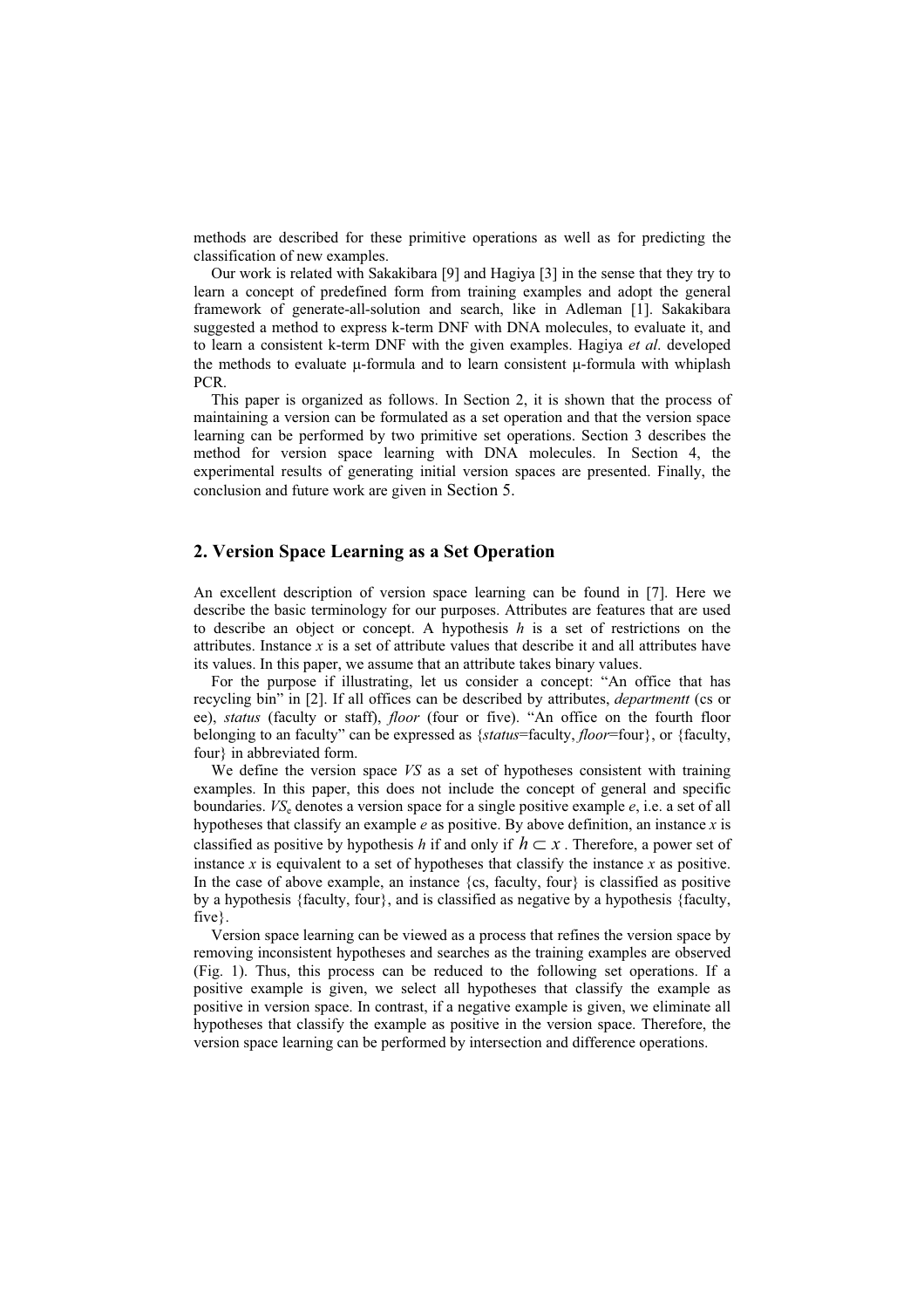

**Fig. 1.** Procedure for maintaining a version space

# **3. DNA Implementation**

#### **3.1 Encoding**

Basically, a hypothesis is represented as a single strand, and the strand is composed by ligation of the sequences that correspond to the attribute values. When generating the initial whole hypothesis space, double strands with sticky ends are used for conjunctions of attribute values. The difference of the sticky ends between the attributes determines the order of attribute values in the hypothesis, and in consequence, a hypothesis can takes no more than one attribute value of the same kind of attribute. In addition to the attribute value strand, another double strand with a sticky end is used equivalently to encode the "don't-care symbol" to make intersection and difference operations easy.

The process to create the initial version space is as follows. At first, we put all the double strands with sticky ends, which correspond to each attribute values, into a test tube and let them hybridize each other. Next, ligation is performed to make the conjunctions of attribute values. Finally, after extracting single strands that we want, the initial version space is completed. This extraction of single strands can be done by affinity separation with magnetic beads.

By this process, we can generate all the possible hypotheses and the length of each hypothesis is all the same. The advantage of this encoding method is that the number of sequences that is needed is

#### *the number of attribute values + the number of attributes*

and it increases linearly, not exponentially, with the number of attributes. And by concatenating another common strand to the first attribute and the last attribute for primer, we can easily amplify the version space with PCR.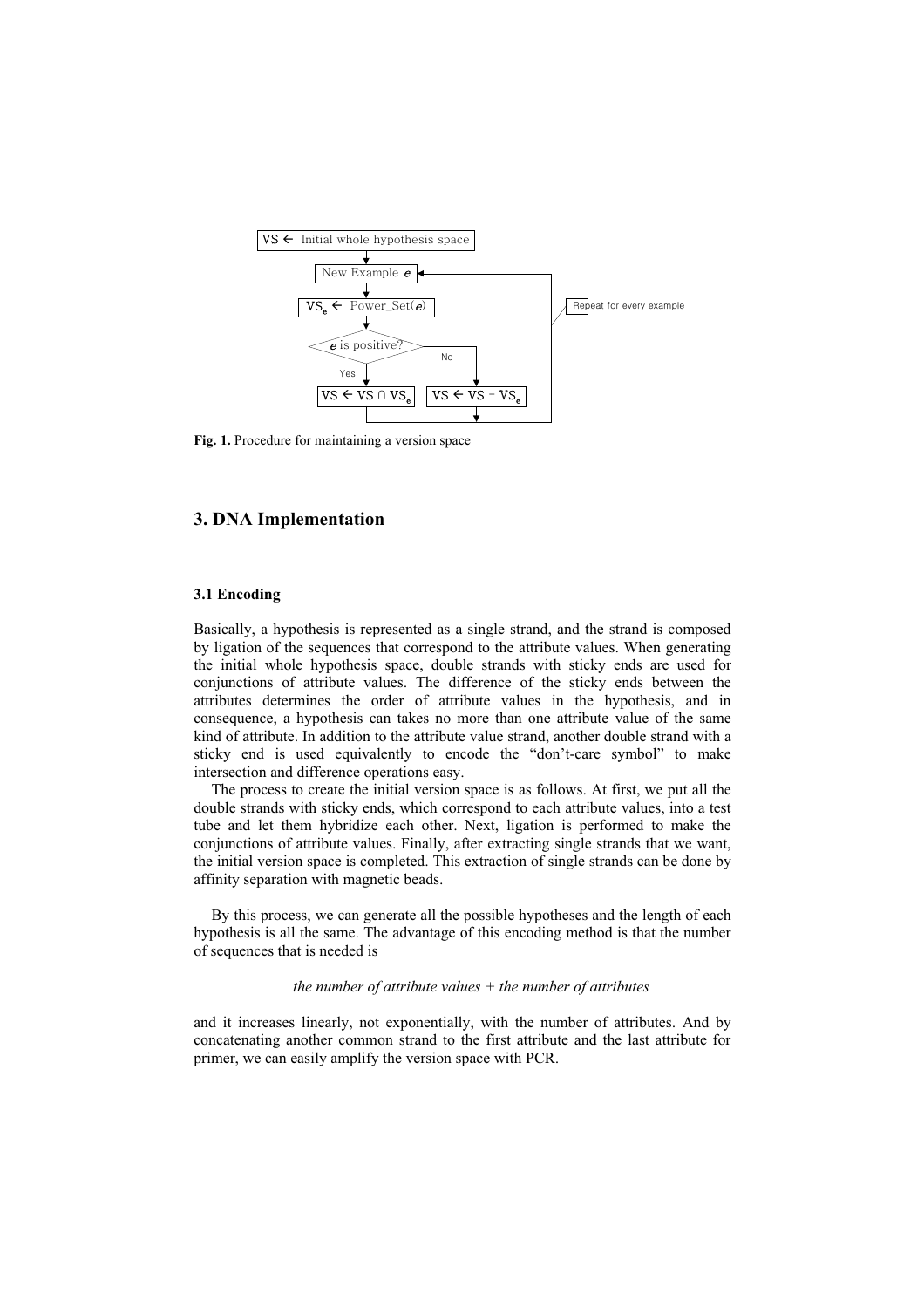

**Fig. 2.** All attribute strands are put into a test tube, and they are hybridized and ligated. This generates all possible hypothesis strands.

In addition to the above encoding scheme, we can also use the Adleman [1] style encoding scheme. Assume that an attribute value corresponds to a city in the Hamiltonian path problem, and the conjunction of two attribute values corresponds to the road that connects two cities. Then we can make an order of attribute values and restrict the ligation of the attribute values by the existence of an edge strand. The graphs below show two possible directed assembly graphs. Graph (a) encodes "don't care symbol" with the absence of attribute value. So, the length of the hypothesis strands is variable. Graph (b) encodes "don't-care symbol" with another DNA strand like an attribute value. In this case, the length of hypothesis strand is fixed.



**Fig. 3.** Two possible directed assembly graphs to encode the hypotheses.

However, the number of the necessary strands is the number of nodes plus the number of edges in the graph, and it increases exponentially with the number of attribute values. So, this encoding scheme is infeasible.

In this paper, we use the first encoding method, considering the number of needed strands and the implementation of intersection and difference operation.

#### **3.2 Primitive Operations**

Basically, an affinity separation with magnetic beads is used to perform the set intersection and difference that are the primitive operations to maintain the version space. We designed an experiment that does not need the power set of the examples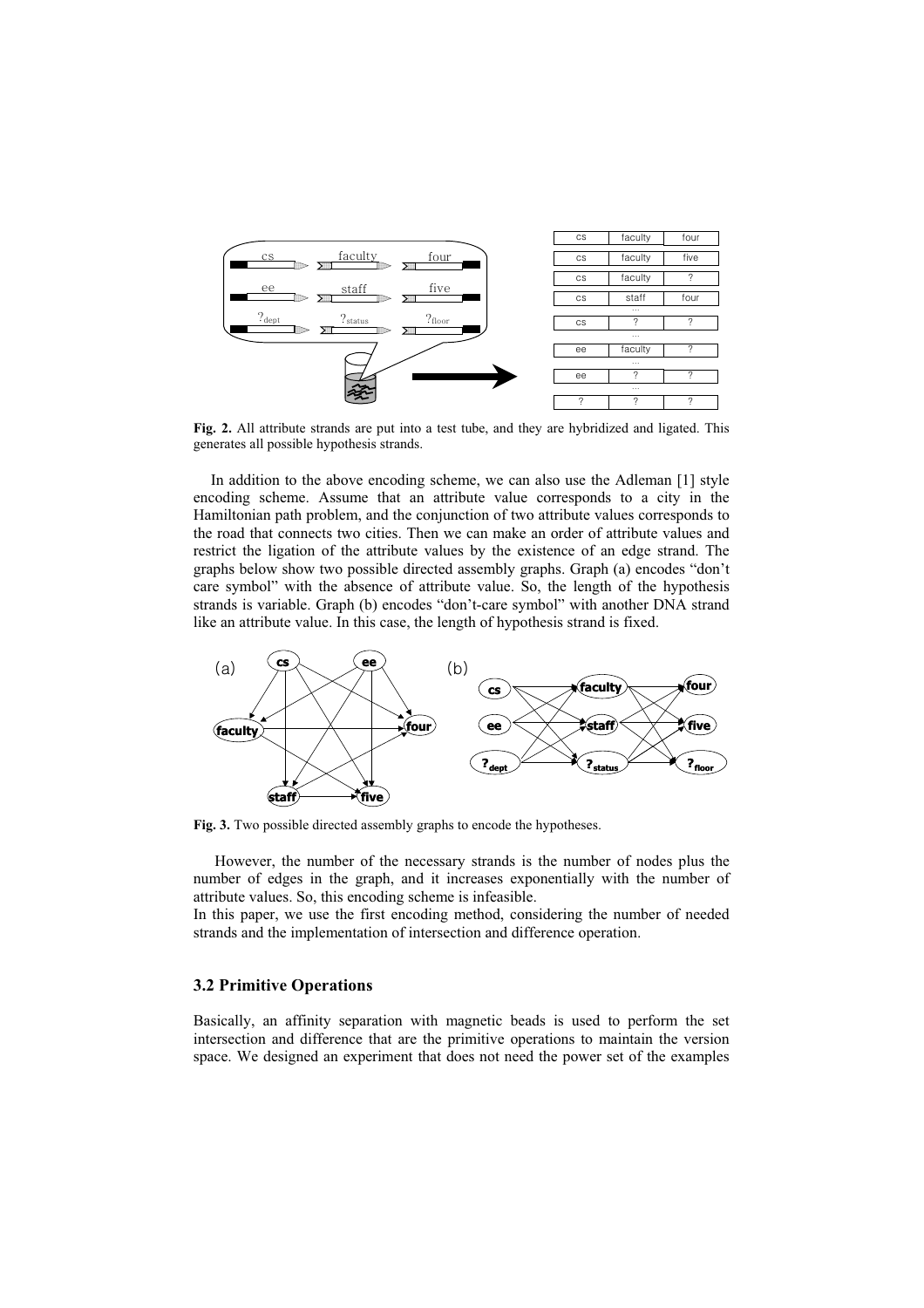explicitly, but uses only the individual attribute values separately. To do this, magnetic beads with DNA single strands are needed and the number of the beads is the same as the number of attribute values including "don't-care symbol". For example, in our example problem, there are nine kinds of bead. " $?a$ " denotes the "don't-care symbol" for attribute *a*.

#### **3.2.1 Intersection**

In case of a positive example, we should select the hypotheses that is composed of the only attribute values the example has and "don't-care symbol". Therefore, affinity separation with beads that have each of the attribute values or "don't-care symbol" must be performed by the order of each attribute. For example, if the input example is <cs, faculty, four> and it is positive, the hypotheses that must be selected are as follows:

 $\langle \cos$ , faculty, four $\langle \cos \theta, \sin \theta \rangle$ ,  $\langle \cos \theta, \sin \theta \rangle$ ,  $\langle \cos \theta, \sin \theta \rangle$ ,  $\langle \cos \theta, \sin \theta \rangle$ ,  $\langle \cos \theta, \sin \theta \rangle$ ,  $\langle \cos \theta, \sin \theta \rangle$  $\langle \cos, ? \rangle$ ,  $\langle ? \rangle$ ,  $\langle ? \rangle$ , faculty,  $? \rangle$ ,  $\langle ? \rangle$ ,  $? \rangle$ , four $\langle ? \rangle$ ,  $? \rangle$ ,  $? \rangle$ .

To obtain theses hypotheses, at first, an affinity separation with the beads "cs" and "?<sub>department</sub>" is performed simultaneously, and we select all the DNA strands that are hybridized with magnetic beads. And then with the beads "faculty" and "?*status*", and, finally, with the beads "four" and "?*floor*".



Fig. 4. Intersection operation for a positive example {cs, faculty, four}. DNA strands that are hybridized with beads are selected step by step.

When the number of attributes increases, the experimental process may be complicated because the affinity separation must be performed as many times as the number of attributes. However, the experimental step increases only linearly with the number of attributes.

#### **3.2.2 Difference**

Because a difference operation is equivalent to the selection of the hypotheses that are not elements of the intersection set, we can consider the hypotheses that are not selected by the intersection operation, as the result of difference operation. However, because of the reversibility of the chemical processes involved in our experiments, there can be remaining molecules that are not selected even though they are elements of the intersection set. So, choosing the rest of the intersection as difference can be a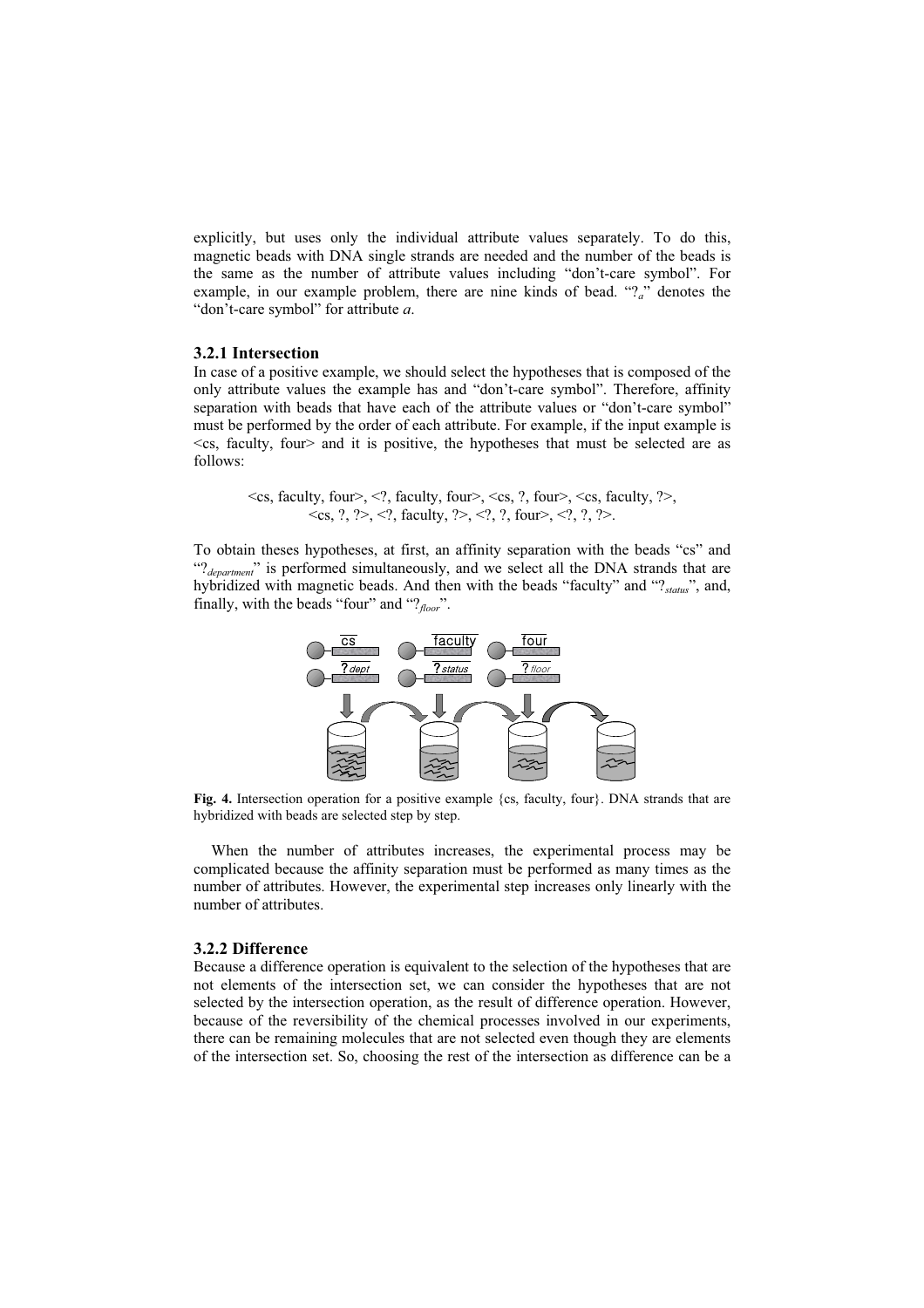primary factor of error. Therefore, difference operation must be performed through affinity separation, e.g. using the beads that are not used in intersection. In difference operation, the beads that are different kinds of attribute can be used simultaneously.

For example, if the new example is  $\leq$ cs, faculty, four and it is negative, we must select the hypotheses whose *department* is "ee", *status* is "staff", or *floor* is "five". To get such hypotheses, the beads "ee", "staff" and "five" can be used to perform affinity separation. And all DNA strands that are hybridized with one or more of the three beads are selected.



Fig. 5. Difference operation for a negative example {cs, faculty, four}. The beads are used simultaneously and the DNA strands that are hybridized with beads are selected.

## **3.3 Classification**

So far, the method to maintain the version space for observed examples is presented. The question now to ask is: How to use this version space? How to classify new examples? There are various ways to classify new examples using current version space [7]. On the one hand, the version space classifies the new example as positive if it has at least one hypothesis that classifies the example as positive, and classifies it as negative when there are none. On the other hand, version space can use a majorityvoting method. In this case, the new example is classified as the majority of hypotheses in the version space decide. In this paper the latter method is implemented as follows.

First, we divide the solution into two parts with an equal volume. And then in one tube, we perform intersection operation with the new example, and in the other tube, we perform difference operation. Now, assuming that the mass of each hypothesis strand is fixed and the distribution is uniform, we can classify the example to the part that has the more DNA molecules. That is to say, if the tube of intersection has more intensity, then we classify the new example as positive, otherwise as negative. To compare the intensity of hypothesis molecules, we can use gel-electrophoresis or fluorescence. If one tube has more DNA molecules, the band in gel-electrophoresis will be thicker, or the intensity of fluorescence will be stronger.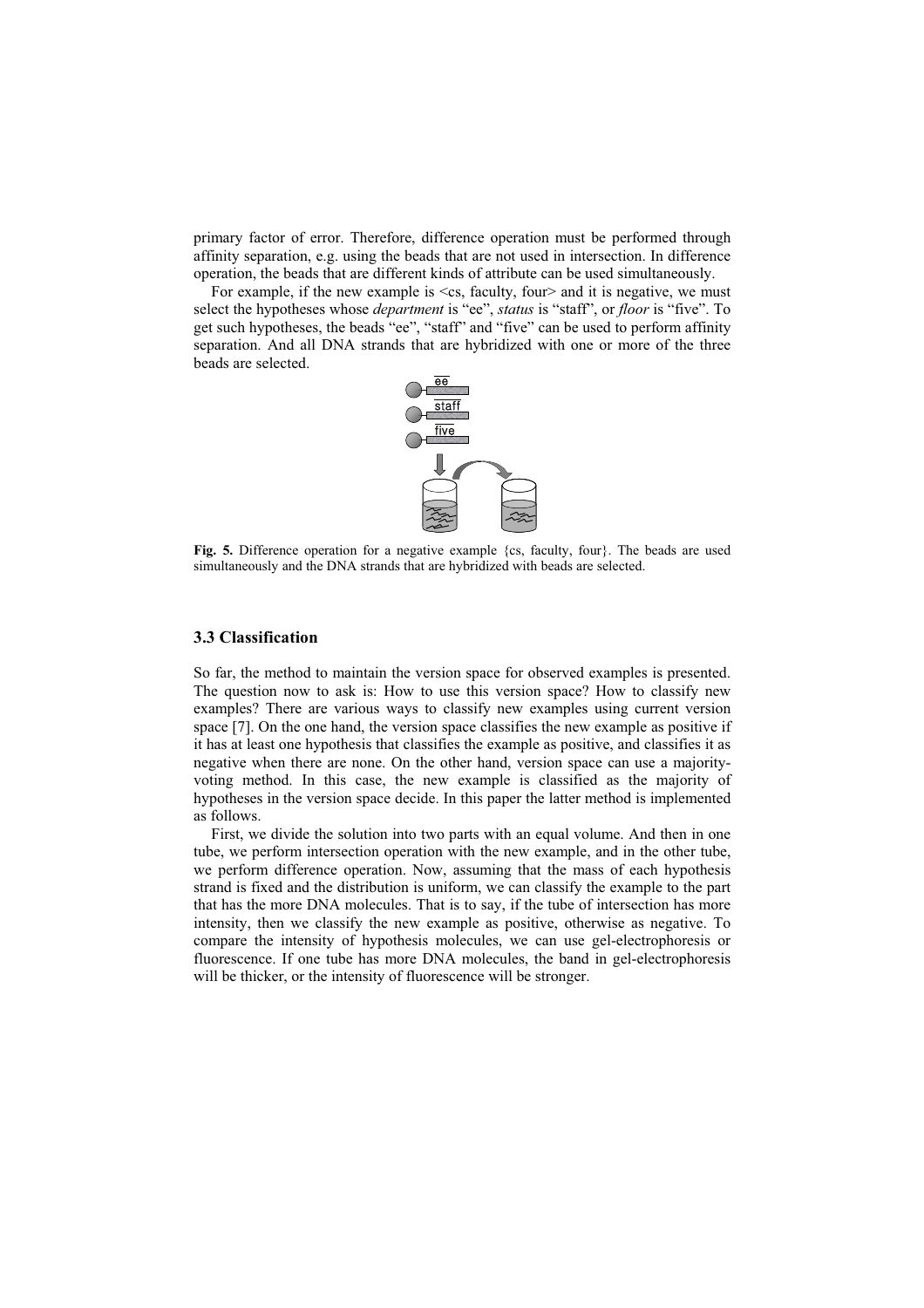

**Fig. 6.** Classification process. The intersection and difference are performed respectively. The remaining molecules are compared by the fluorescence intensity of DNA molecules. Then, the majority part is selected.

# **4. Experimental Results on Hypothesis Space Generation**

In this section, we show the experimental results of generating the initial version space. In this experiment, we used the example shown in Section 2. We needed to design nine DNA sequences for nine attribute values, and two DNA sequences for two sticky ends. We used the sequence generator NACST [10] to design the DNA sequences for experiment. When generating, we restricted the Tm and GC contents so that all sequences have a similar probability to hybridize and the distribution of hypothesis has uniform distribution. Similarity and H-measure are considered to prevent incorrect hybridization. The designed sequences are given in Table 1.

| #  | Sequence                     | $Tm$ ( $^{\circ}$ C | GC% |
|----|------------------------------|---------------------|-----|
| 1  | CTCCGTCGAATTAGCTCTAA         | 57.17               | 45  |
| 2  | AGTCAGTTGGTGACCGCAGA         | 61.13               | 55  |
| 3  | GCATATCAGGCGAGTAGGTG         | 61.85               | 55  |
| 4  | ACAAGGGCTCAGAACCAATG         | 60.07               | 50  |
| 5  | CAGTACTCGGTTTCCGCTAA         | 59.1                | 50  |
| 6  | CGTATGCGCATCCGTTTCAT         | 62.07               | 50  |
| 7  | TTCTTGTGTA <b>CAACCGCGGC</b> | 62.44               | 55  |
| 8  | ATCATGTAGGAACTGTCGCA         | 59.43               | 45  |
| 9  | ACTCCGTATCGGGTAGCTTT         | 60                  | 50  |
| 10 | GGAGTTGACACTATCGTCGT         | 58.82               | 50  |
|    | <b>ATAGCCTCGA</b> GGGACGAATA | 61.23               | 50  |
|    |                              |                     |     |

**Table 1.** Sequences that are designed by the sequence generator [4].

We used the right half of sequence no. 7, and the left half of sequence no. 11 as sticky ends, and used the rests as attribute values, because the similarity between the no. 7 and the no. 11 was low. All 18 sequences that were used in the experiment are shown in Table 2.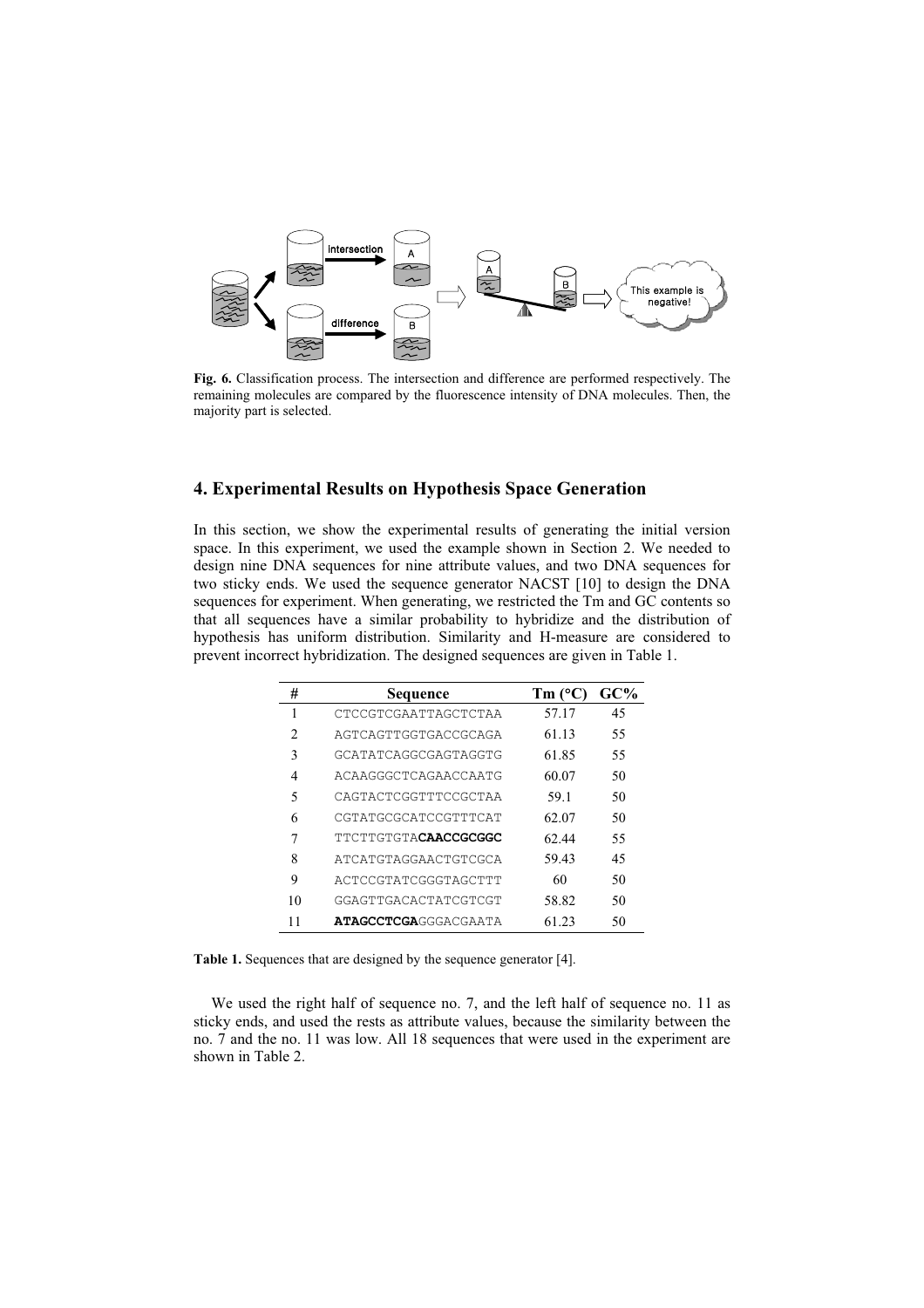| Primer            | Sequence                                        | $Tm (^{\circ}C)$ |
|-------------------|-------------------------------------------------|------------------|
| <b>CS</b>         | 5'- CTCCG TCGAA TTAGC TCTAA ATAGC CTCGA -3'     | 65.2             |
|                   | 3'- GAGGC AGCTT AATCG AGATT -5'                 | 48.9             |
| ee                | 5'- ACAAG GGCTC AGAAC CAATG ATAGC CTCGA -3'     | 69.3             |
|                   | 3'- TGTTC CCGAG TCTTG GTTAC -5'                 | 53.7             |
| $?_{\text{dept}}$ | 5'- ATCAT GTAGG AACTG TCGCA ATAGC CTCGA -3'     | 66.9             |
|                   | 3'- TAGTA CATCC TTGAC AGCGT -5'                 | 50.0             |
| faculty           | 5'- AGTCA GTTGG TGACC GCAGA CAACC GCGGC -3'     | 77.1             |
|                   | 3'- TATCG GAGCT<br>TCAGT CAACC ACTGG CGTCT - 5' | 70.3             |
| staff             | 5'- CAGTA CTCGG TTTCC GCTAA CAACC GCGGC -3'     | 73.7             |
|                   | 3'- TATCG GAGCT GTCAT GAGCC AAAGG CGATT - 5'    | 66.9             |
| $?_{\rm stat}$    | 5'- ACTCC GTATC GGGTA GCTTT CAACC GCGGC -3'     | 74.0             |
|                   | 3'- TATCG GAGCT<br>TGAGG CATAG CCCAT CGAAA - 5' | 66.9             |
| four              | 5'- GCATA TCAGG CGAGT AGGTG -3'                 | 52               |
|                   | 3'- GTTGG CGCCG CGTAT AGTCC GCTCA TCCAC -5'     | 76.5             |
| five              | 5'- CGTAT GCGCA TCCGT TTCAT -3'                 | 58               |
|                   | 3'- GTTGG CGCCG GCATA CGCGT AGGCA AAGTA -5'     | 79               |
| $?_{floor}$       | 5'- GGAGT TGACA CTATC GTCGT -3'                 | 48.5             |
|                   | 3'- GTTGG CGCCG CCTCA ACTGT GATAG CAGCA -5'     | 75.2             |

**Table 2.** DNA strands that are used in the experiment.

Each sequence was synthesized as a single strand by Bioneer Corporation (Tae-Jeon, Korea) and has been purified by PAGE and 5' phosphorylated.

#### **a. Hybridization of Molecules**

First, all 18 single strands which were adjusted to 100 pmol were mixed with  $10 \mu l$ . Initial denaturation was performed at 95  $\degree$ C for 5 minutes and then it was cooled down to 16  $\degree$ C by the rate of 1  $\degree$ C per 1 cycle in iCycler thermal cycler (Bio-rad, USA).

## **b. Ligation of Molecules**

Ligation was performed with T4 DNA ligase at  $16^{\circ}$ C overnight. The reaction buffer was 50 mM Tris-HCl (pH 7.8), 10 mM MgCl2, 5 mM DTT, 1 mM ATP, and  $2.5 \mu$ g/ml BSA.

#### **c. Native Gel-electrophoresis (Confirmation)**

Ligation mixture was defined by 3 % native gel-electrophoresis. The running buffer consists of 40 mM Tris-acetate, 1 mM EDTA, and pH 8.0 (TAE). Gel was run on Bio-rad Model Power PAC 3000 electrophoresis unit at 60 W (6 V/cm), and constant power.

#### **d. Separation with magnetic probe**

Affinity separation was performed with magnetic beads "ee", "staff", and "five" sequentially. (Selecting the hypothesis <ee, staff, four>)

**e. Confirmation by PCR & Gel-electrophoresis**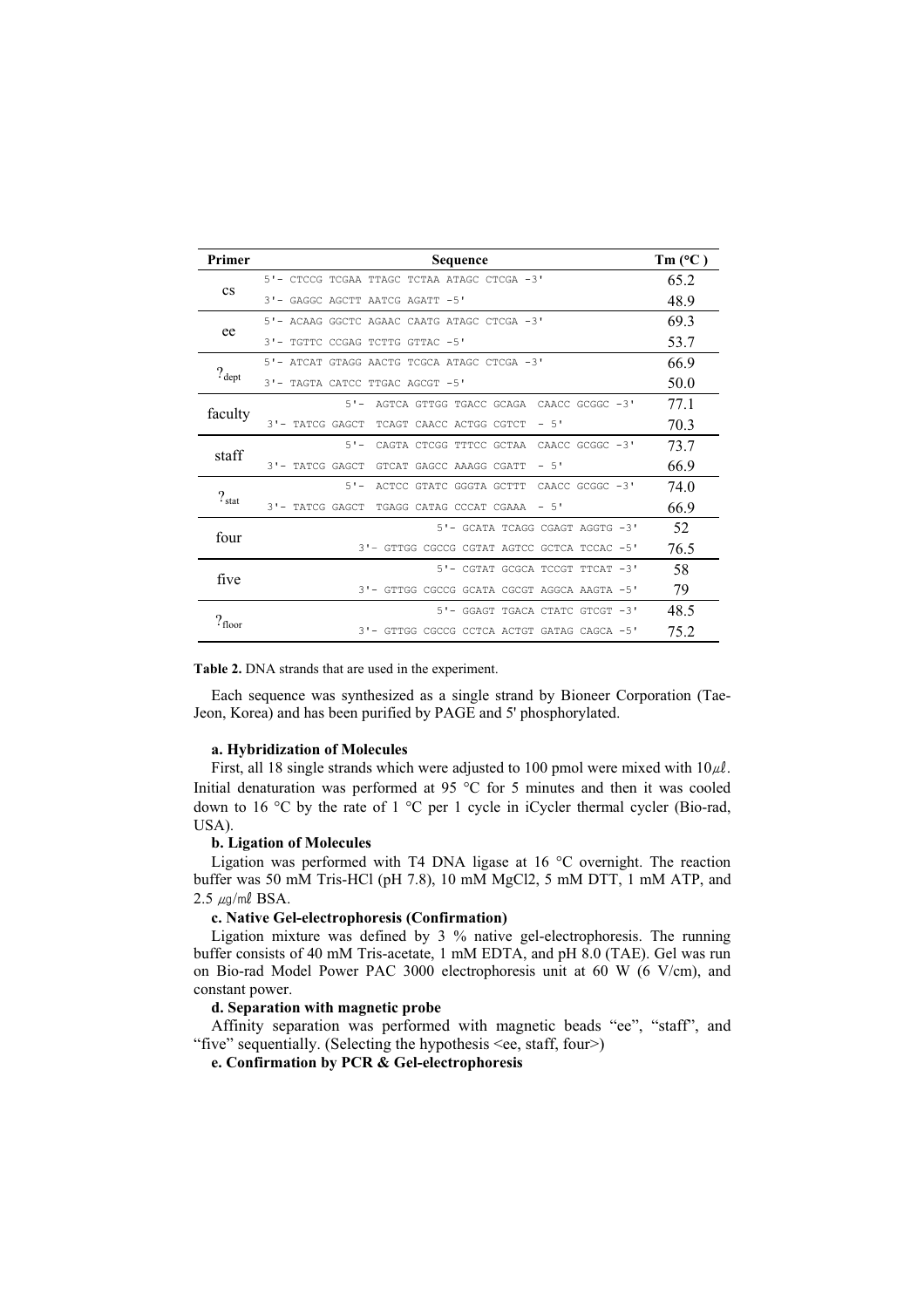We divided the selected DNA solutions into four test tubes and amplified by PCR respectively. First, with primers "ee" and "five", Second, with primers " $?_{\text{dept}}$ " and "four", Third, " $?_{\text{dept}}$ " and " $?_{\text{floor}}$ ", and the Last, no primers. And the PCR products are defined by 3 % native gel-electrophoresis.

We confirmed the generation of the initial version space by gel-electrophoresis. As a result, the band of double stranded 80 bp DNA (60 bp for three attribute values, 20 bp for two sticky ends) was generated (Fig.  $7(a)$ ). And we also tested the bead separation by PCR with different primers and gel-electrophoresis (Fig. 7(b)).



**Fig. 7.** (a) Result of gel-electrophoresis for the version space generated. Lane 1 and 2: all 18 single strands are mixed simultaneously to generate initial version space. Lane 3 and 4: the 9 double strands for attribute values are mixed after making the attribute value double strands with two single strands. (b) Result of gel-electrophoresis for the PCR products. Lane 1: primers "ee" and "five". Lane 2 and 3: primers "?<sub>dept</sub>" and "four", and primers "?<sub>dept</sub>" and "?<sub>floor</sub>". Lane 4: no primer

## **5. Conclusion**

In this paper, we proposed an experimental method to implement version space learning with DNA molecules. An efficient encoding scheme for representing version spaces is presented, where the number of necessary DNA molecules increases only linearly with the number of attribute values. We confirmed that hypothesis strands of correct length were generated by an experimental result, and tested the magnetic bead separation method for primitive operations in simple experimental process. We also showed that the version space learning is reduced to a set operation on hypothesis sets, and defined two primitive operations for maintaining version spaces. Simple experimental methods to maintain a version space were proposed, along with a method to predict the class of a new example with the current version space by majority voting. The number of experimental steps to perform primitive operations and to predict the new example increases only linearly with the number of attributes and the number of attribute values.

The more experimental verification of the methods for the primitive operations for version space maintenance and for prediction of new examples remains as future